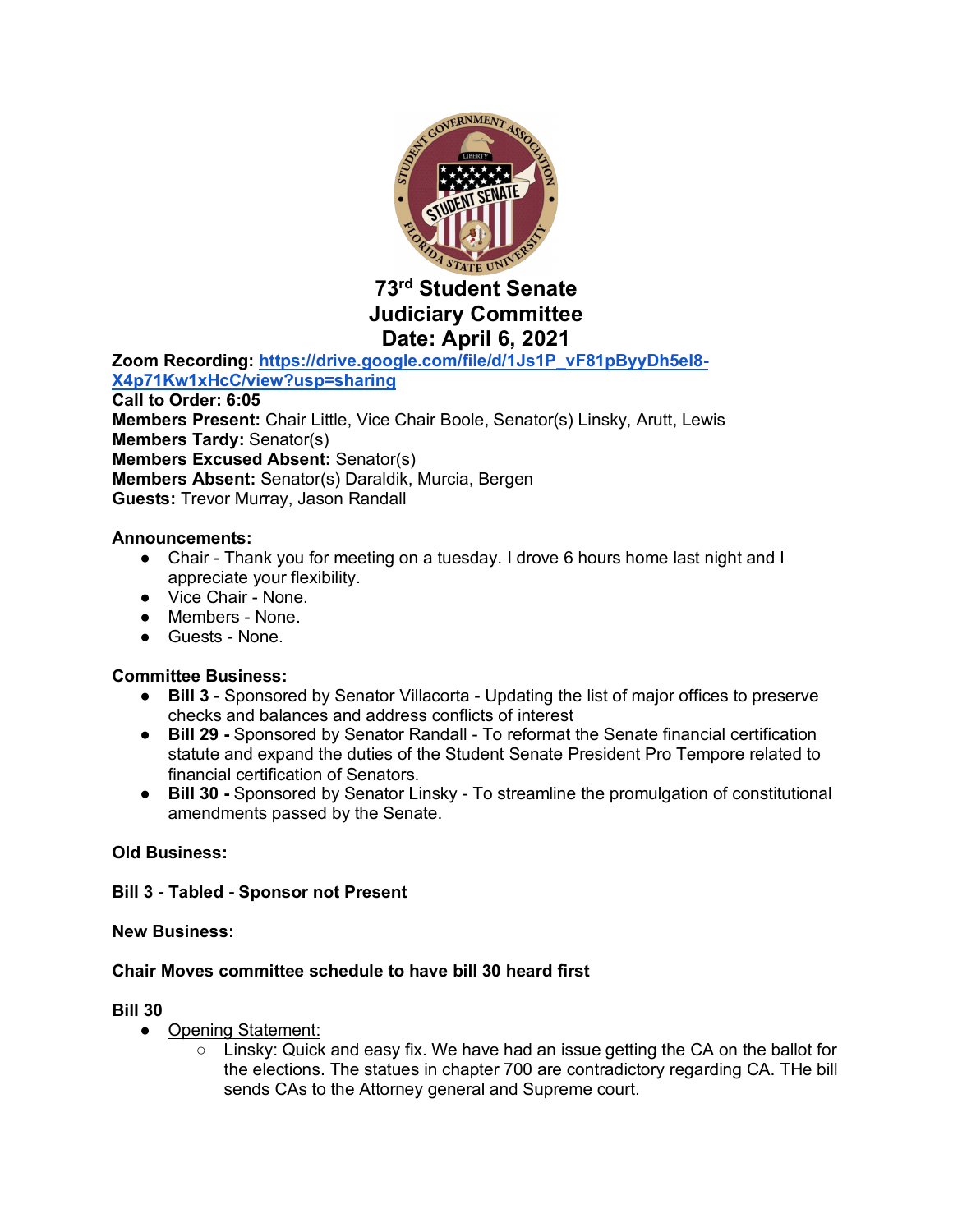- Technical non-debatable:
	- **Boole: Move to enter roundtable**
	- **Lewis: Seconded**
- Round table:
	- $\circ$  Lewis: I don't think there is much to say about this we should be doing this already. I will be voting yes
	- **Boole: Move to call the question**
	- **Lewis: Seconded**
- Closing:
	- Linsky: thanks for you time, I hope you vote yes.
- Vo<u>te:</u>
	- **Y(Linsky, Arutt, Lewis, Boole) N (0) A (0)**
	- **Bill Passes**

#### **Bill 29**

- Opening Statement:
	- Randall: The statues talking about financial certification are not good. This bill attempts to fix that. I am hoping to see debate and amendments on this topic.
- Technical non-debatable:
	- Linsky: Is it true that there is no delegation of responsibility for who is supposed to enforce the financial certification.
	- Randall: No, it says the Protemp. I think what you're getting at is a different section regarding the 3 meetings after inauguration.
	- **Linsky: Move to enter roundtable**
	- **Arutt: Seconded**
- Round table:
	- Linsky: Looks good to me, provides structure. Is the 15 days based off of something? How long can someone go without being financially certified before consequences.
	- **Point of Calcification, Randall: it is currently 15 days.**
	- **Boole: Move to call the question, withdrawn.**
	- **Point of Calcification, Randall: Shares an amendment proposed by Senator A. Gonzalas**
	- **Linsky: Move to amend adding**
		- 400.6(D) "Senators elected in the Fall shall be required to recertify at **the start of a new fiscal year as if they had just taken their Oath of Office per SBS 400.6(A)."**
	- **Boole: Seconded**
	- **Bill is amended**
	- **Arutt: Move to call the question**
	- **Linsky: Seconded**
- Closing:
	- Randall: Thank you Chair. Thanks for adding that amendment. I am glad that everyone is on the same page now and I know there are more changes coming to the financial manual. Thank you.
- Vote:
	- **Y(Linsky, Arutt, Lewis, Boole) N (x) A (x)**
	- **Bill Passes**

#### **Unfinished Business:**